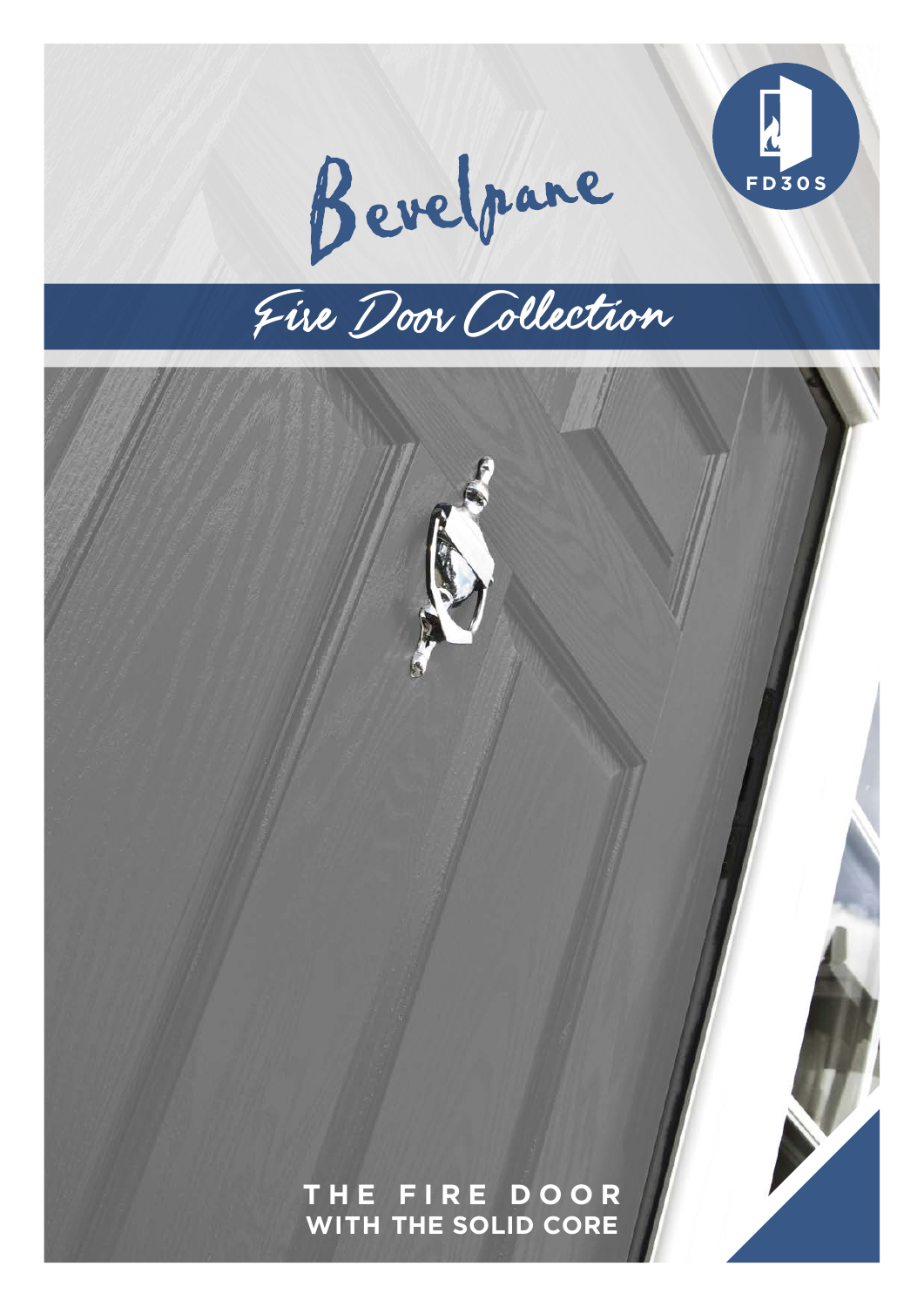RAL 9016 White





(Wellow cassettes are available central or to the left or right - please specify)



RAL 9011 Black



Red FD30S



White FD30S Maple Solid



7155 Grey FD30S Wellow 3 Glazed



Golden Oak FD30S Wellow 3 Glazed



Black FD30S Rufford Solid



Normanton Glazed



Blue FD30S Kelham Glazed



7155 Grey FD30S Carburton Solid



Golden Oak FD30S Normanton 2 Glazed



7016 Grey FD30S Rufford Solid



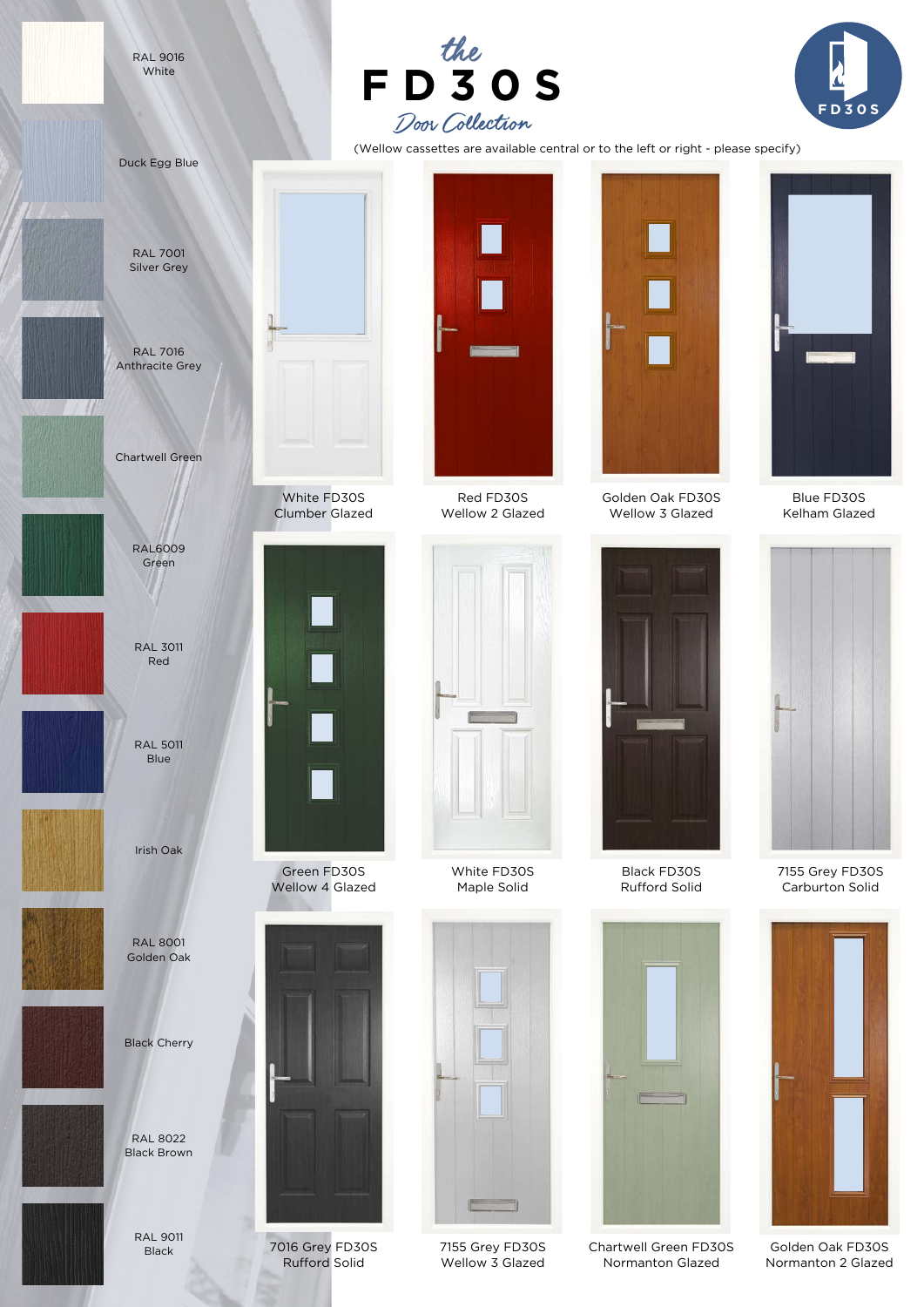

### **GU Security Automatic - FD30S Fire Door Lock**

This is a Slam Shut Lock. The spindle is situated at 960 from the bottom of the slab. Lock comes with fully adjustable composite keeps with edge protection. With 3 deadbolts and centre latch this is a PAS23/24 tested lock. This is our only lock used on FD30S doors in conjunction with our fire testing certificate.

# **Ultion Cylinder - FD30S Cylinder**



**Ultion Thumbturn**  3 Star Security Cylinder with Secured By Design accreditation and Sold Secure Diamond Standard.

# **Astra 4000 Door Closer - Our Standard**



Fully controlled door closer. Easy speed adjustment makes this ultra efficient.

**ASSA APRO** 

Optional ASSA External fitted closer. Rack and pinion closer with link arm.

# **Union Powerload Butt Hinge**

High Performance bushed bearing butt hinge. Radius corners for speed of fixing.





#### **Nu Mail Fire Letterplate**

Fitted with a Shield/Cowl for PAS24

Available in: white, black, bright gold, bright chrome, satin chrome, 7016 grey, graphite & stainless steel



# **Glass Options**



7mm Pyrodur with 6.8mm Clear 7mm Pyrodur with 6.8mm Stippolyte

7mm Pyrodur with 6.8mm Satin